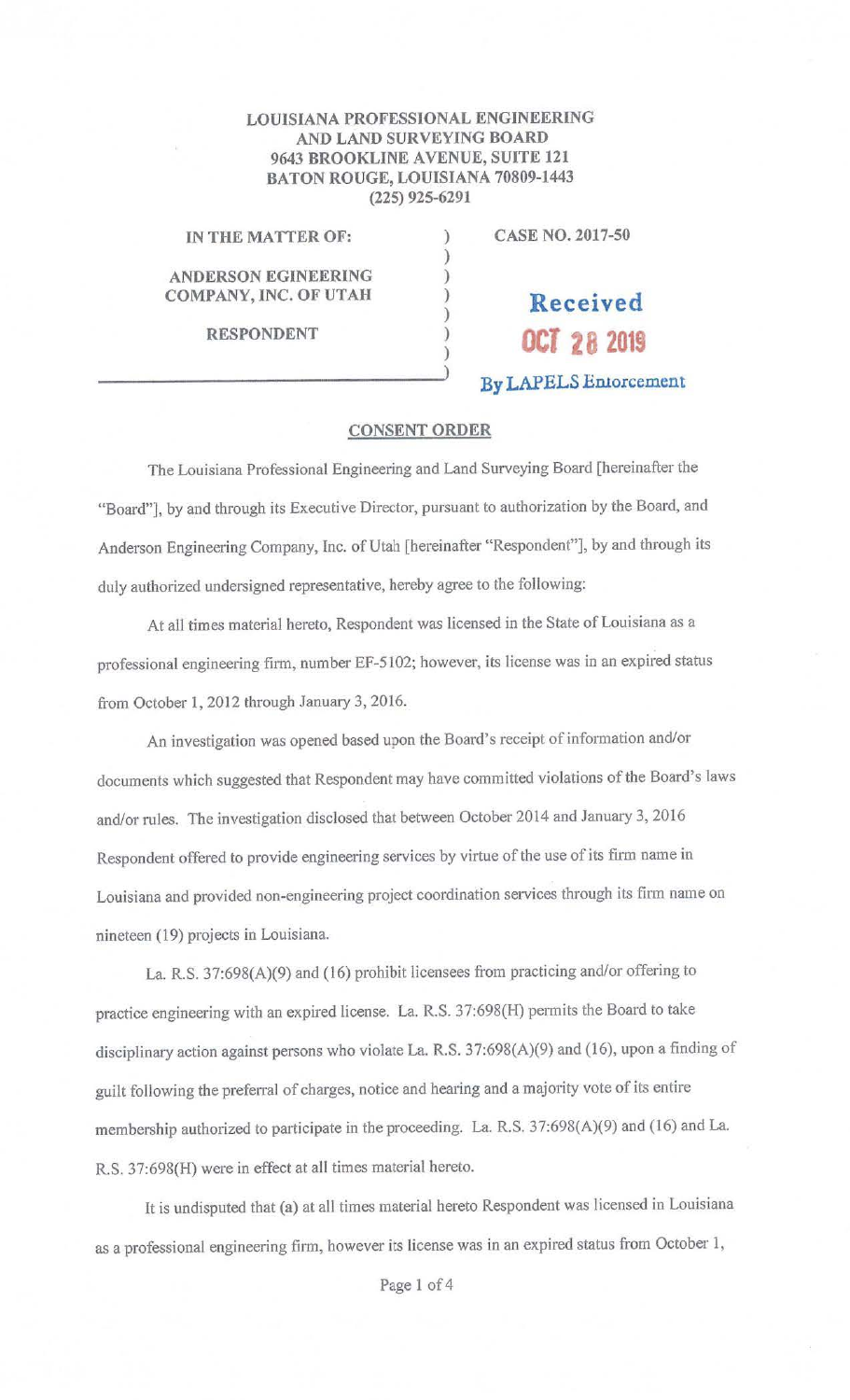2012 through January 3, 2016 and (b) between October 2014 and January 3, 2016 Respondent admittedly offered to practice engineering in Louisiana by virtue of the use of its firm name.

By letter dated August 21, 2019, the Board gave notice to Respondent that it was considering the preferral of charges against Respondent on the grounds that Respondent may have violated La. R.S. 37:698(A)(9) and (16), relative to practicing and/or offering to practice engineering with an expired license.

Wishing to dispense with the need for further disciplinary action and to conclude the instant proceeding without further delay and expense, for the purpose of this proceeding only, Respondent and the Board do hereby enter into this Consent Order, in which Respondent of its own free will consents to the issuance of a Consent Order by the Board, wherein Respondent agrees to (a) pay a fine of Three Thousand and No/100 (\$3,000.00) Dollars, (b) pay administrative costs of Five Hundred Thirty-One and 41/100 (\$531.41) Dollars, (c) pay past unpaid renewal fees of Two Hundred Forty and No/100 (\$240.00) Dollars, (d) have each of its supervising professionals successfully complete the Board's online Louisiana Laws and Rules Quiz, (e) have each of its supervising professionals successfully complete the Board's online Louisiana Professionalism and Ethics Quiz and (f) the publication of this Consent Order on the Board's website and a summary of this matter in the Board's official journal, the *Louisiana Engineer and Surveyor Journal,* and the reporting of this matter to the National Council of Examiners for Engineering and Surveying (NCEES), identifying Respondent by name.

Respondent admits that its conduct as set forth above constitutes inadvertent violations of the above referenced laws and/or rules as stated herein. Respondent acknowledges awareness of said laws and/or rules and states that it will comply with all applicable laws and rules henceforth. Respondent has been advised of its right to an informal conference, to be represented by counsel before the Board and/or to appear at any hearing personally or by counsel and present witnesses and evidence in its own behalf, it hereby waives this right and its right to appeal, and it states affirmatively that it has been afforded all administrative remedies due it under the law. Respondent further acknowledges awareness of the fact that the signed original of this Consent Order will remain in the custody of the Board as a public record and will be made available for public inspection and copying upon request.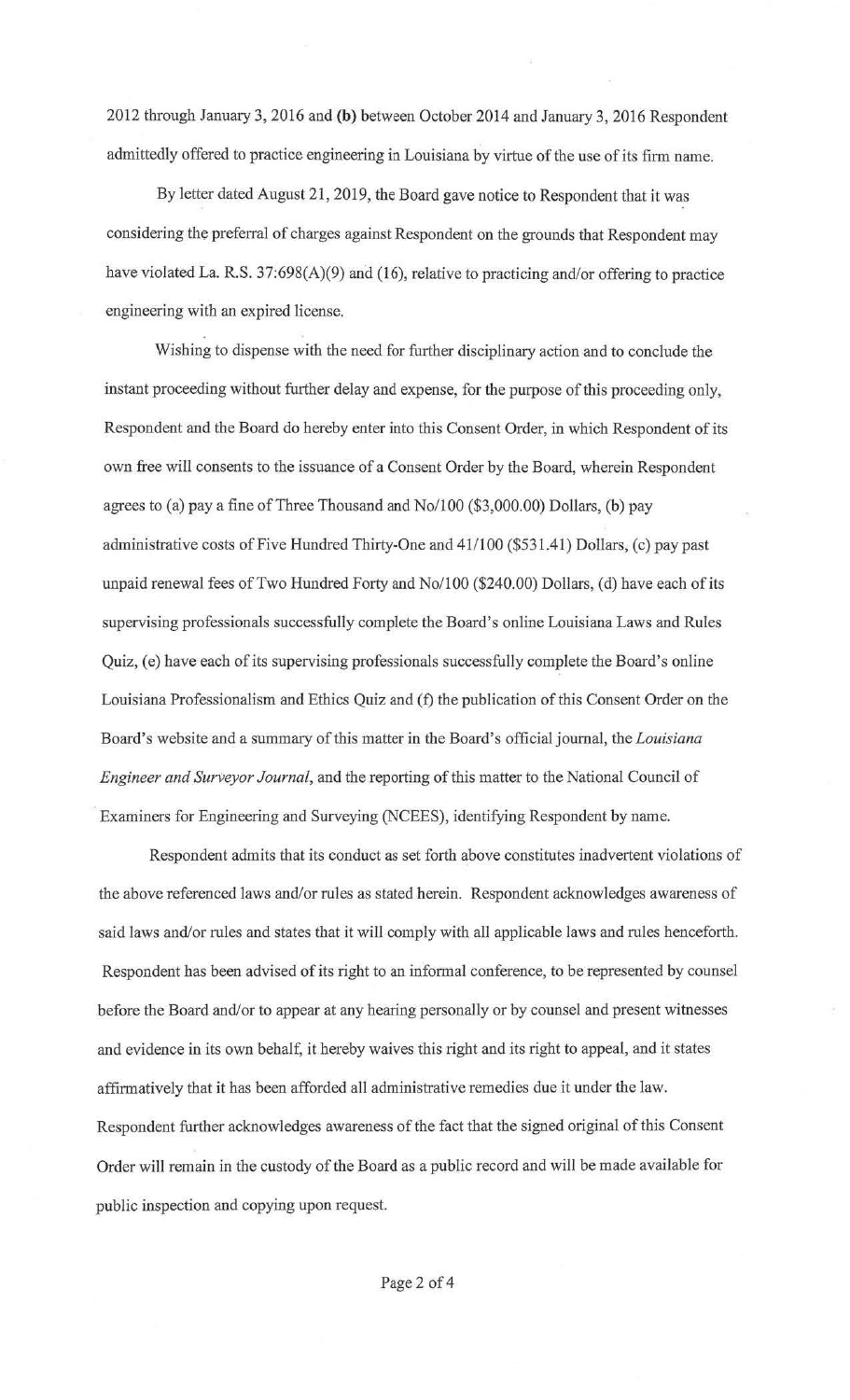Therefore, in consideration of the foregoing and by signing this Consent Order,

Respondent does hereby waive its right to an infonnal conference, to a hearing before the Board, to the presenting of evidence and witnesses on its behalf, to Findings of Fact and Conclusions of Law in this case, and to judicial review of this Consent Order.

Respondent hereby represents that (a) it fully understands the meaning and intent of this Consent Order, including but not limited to its final and binding effect, (b) it has voluntarily entered into this Consent Order and that no other promise or agreement of any kind has been made to or with it by any person whatsoever to cause the execution of this instrument and (c) the sanctions set forth in this Consent Order do not prevent the Board from taking further disciplinary or enforcement action against Respondent on matters not specifically addressed in this Consent Order.

WHEREFORE, the Louisiana Professional Engineering and Land Surveying Board and Respondent agree that:

1. Respondent shall pay a fine of Three Thousand and No/100 (\$3,000.00) Dollars, which shall be tendered to the Board by certified check payable to the Board, due upon the signing of this Consent Order; and

2. Respondent shall pay administrative costs of Five Hundred Thirty-One and 41/100 (\$531.41) Dollars, which shall be tendered to the Board by certified check payable to the Board, due upon the signing of this Consent Order; and

3. Respondent shall pay past unpaid renewal fees of Two Hundred Forty and No/100 (\$240.00) Dollars, which shall be tendered to the Board by certified check payable to the Board, due upon the signing of this Consent Order; and

4. Respondent shall have each of its supervising professionals successfully complete the Board's online Louisiana Laws and Rules Quiz with a score of 90% or higher and return it to the Board within sixty (60) days of the effective date of this Consent Order; and

5. Respondent shall have each of its supervising professionals successfully complete the Board's online Louisiana Professionalism and Ethics Quiz with a score of 90% or higher and return it to the Board within sixty (60) days of the effective date of this Consent Order; and

6. This Consent Order shall be published on the Board's website and a summary of this matter shall be printed in the official journal of the Board, the *Louisiana Engineer and* 

Page 3 of 4